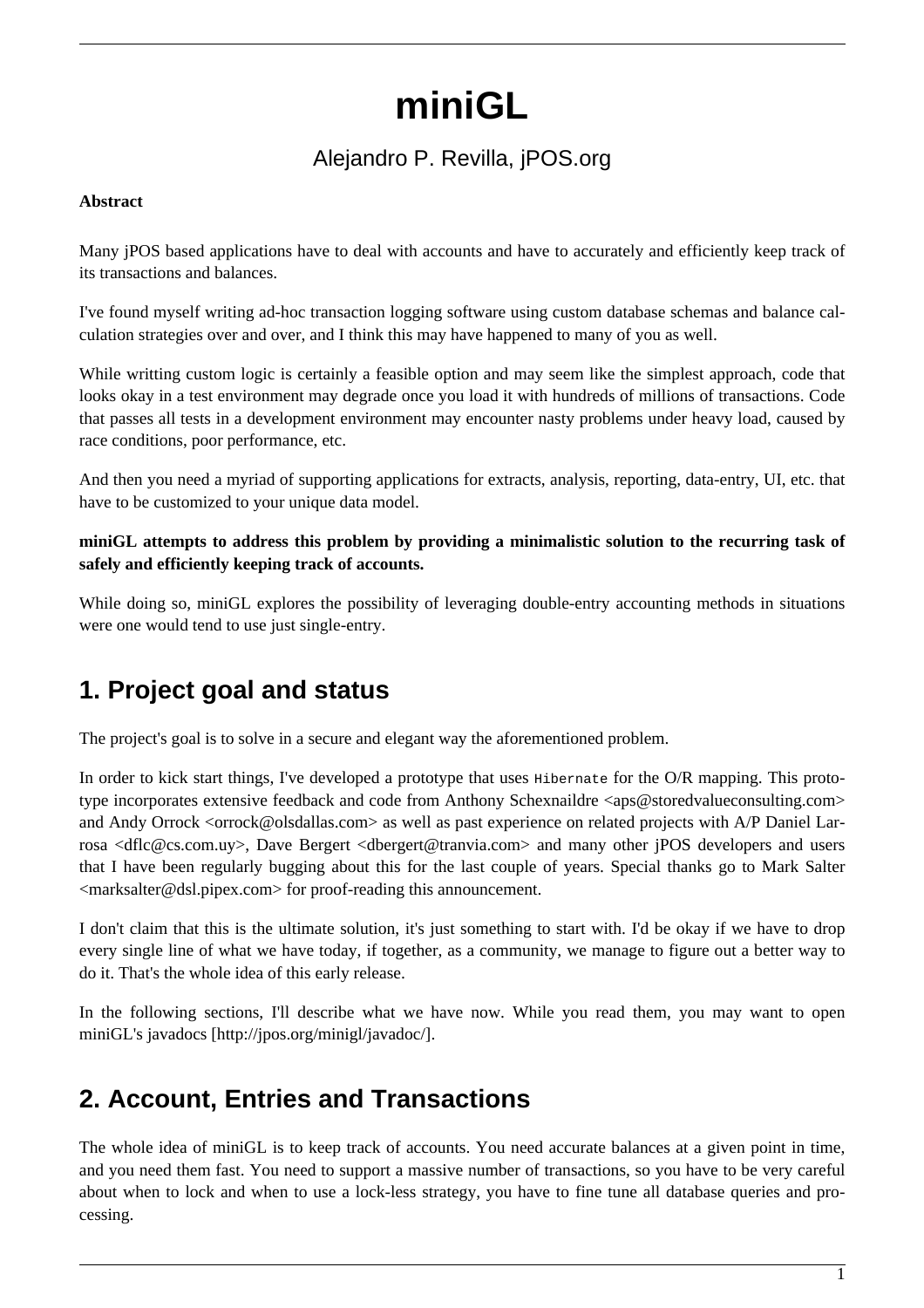I've seen many developers using an account table with a balance column, then some kind of entries table where they keep each transaction.

When you insert an entry, you need to lock the account record and update its balance. This may be alright if you just need to access the current balance for a given account in a given set of entries, but you still need to scan all entries when you need to calculate the balance at a given point in time, such as the end of a given business day.

In miniGL, we use an hybrid approach, we store records that have impact on a given account in an entries table, but we don't store the balance in the account table, we just scan the entries to compute a given balance and use a disposable checkpoint table to accelerate balance calculation for heavy used accounts.

## **2.1. Account hierarchy**

We have found it very useful to keep accounts within a user-specified hierarchy, a chart of accounts. Imagine you are to keep track of an ATM's bills stock, you can split the total balance in multiple accounts, one per bill cassette, i.e:

```
ATM Stock
  10 dollar bills cassette ................... 2000.00
   20 dollar bills cassette ................... 2000.00
   50 dollar bills cassette ................... 2000.00
  100 dollar bills cassette ................... 2000.00
ATM Stock Total ....................................... 8000.00
```
or you can have a stored value card with both settled and pending transactions, you could split it in two accounts:

```
Account XXX
   Current .................................... 1000.00
   Pending Pre-Auth............................ -100.00
Account XXX Total ...................................... 900.00
```
miniGL has an Account abstract base class extended by two concrete classes, CompositeAccount and FinalAccount. Using this simple composite pattern we can support an unlimited number of nesting levels.

This can be used to support any user-specified account structure, including standard groups for Assets, Liabilities, Equity, Earnings and Losses. It is up to the system architect to use such standard structure or just a set of ad-hoc groups.

When you call getBalance( $\ldots$ ) in a CompositeAccount you get the sum of its children accounts.

## **2.2. Grouping Entries**

Most financial transactions involve multiple accounts (cardholder, fees, etc.) so it makes sense to group them together within some kind of container.

In miniGL we use two classes, GLTransaction and GLEntry. GLTransaction is the container for multiple GLEntry objects.<sup>1</sup>

<sup>&</sup>lt;sup>1</sup> We use the GL prefix because  $\tau$ ransaction and  $\text{Entry}$  are heavily used names in most APIs.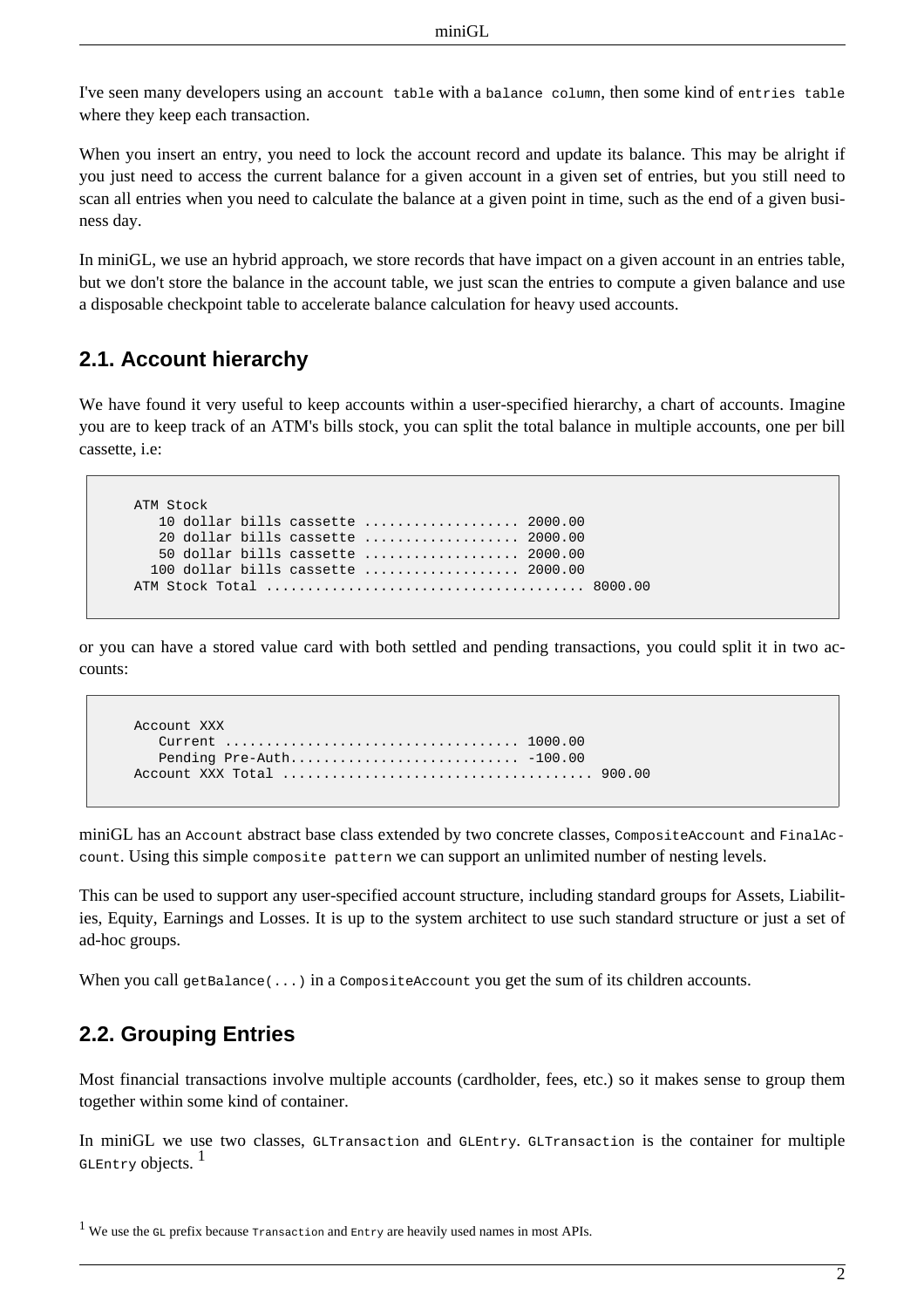# **3. The Journal**

The Journal is a container of GLTransactions. It is up to the system designer to use just a single Journal or many of them.

When you post a GLTransaction, you post it to a given Journal. When you request the balance of a given account at a given point in time, you do so using a Journal too. The same account can have different balances in different journals.



**Figure 1. Journal and Transactions**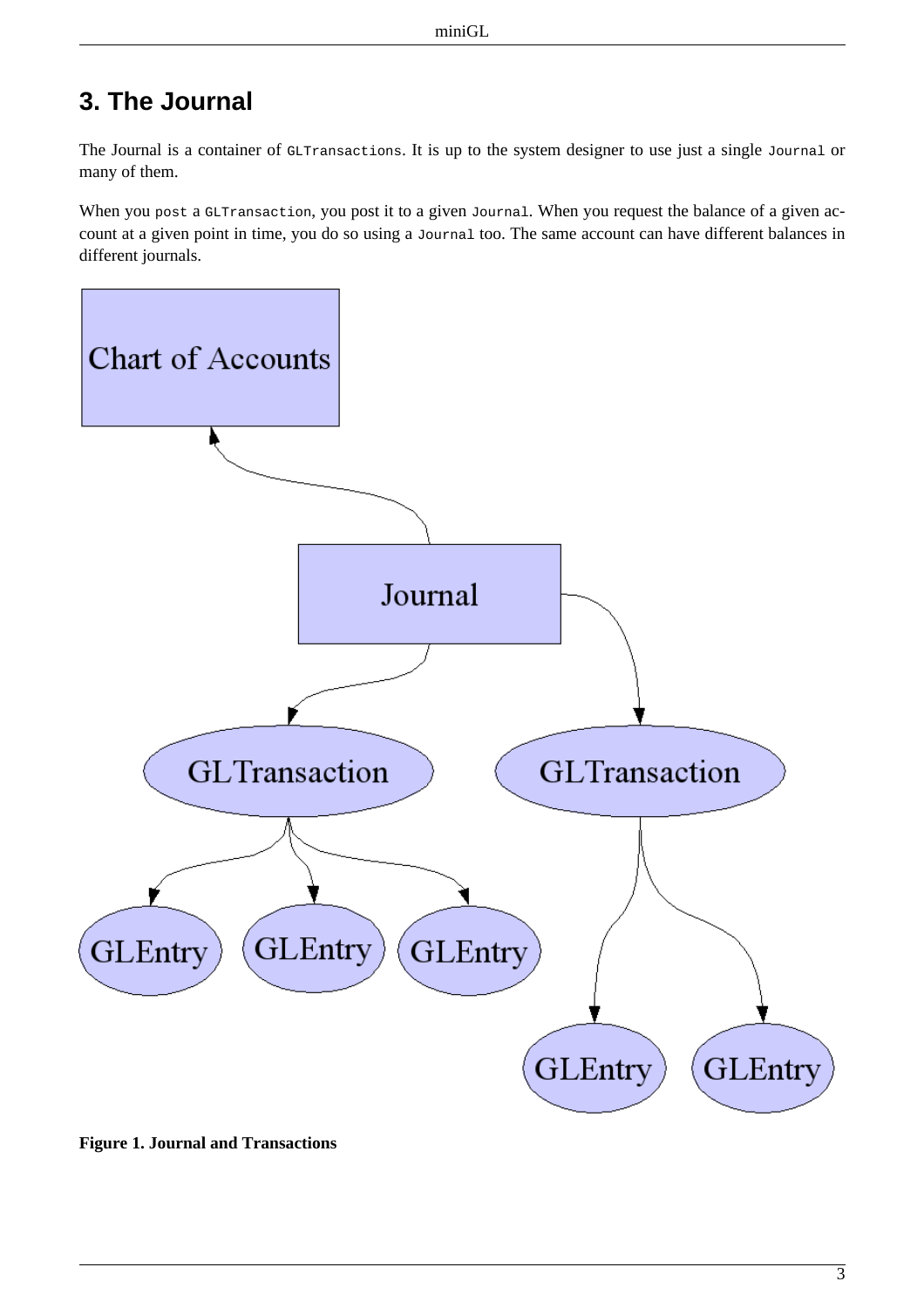# **4. Permissions and Rules**

For our own protection, I thought it would be nice to include the ability to validate permissions, for example:

- User can post in a given Journal.
- User can post a transaction in a given Journal using a posting date older than the current date.
- User can create CheckPoints in a given Journal.
- etc...

We can also have rules to ensure that a given account won't surpass a maximum balance, and won't go below zero. We can define this at the final account level or at higher composite accounts level.

miniGL has a few rule implementations for this proof-of-concept; I hope that, working together, we can develop more and more out-of-the-box rules.

| Rule                | <b>Description</b>                                                                           |
|---------------------|----------------------------------------------------------------------------------------------|
| CanPost             | Verify that user can post to a given journal. This rule<br>asserts the following conditions: |
|                     | User has Permission.POST to this journal.                                                    |
|                     | Journal is not closed.                                                                       |
|                     | Transaction posting date is not null.<br>$\bullet$                                           |
|                     | If Journal has a start date, check it against<br>txn.postDate                                |
|                     | If Journal has an end date, check it against<br>$\bullet$<br>txn.postDate                    |
|                     | Check entries' accounts for expired accounts<br>$\bullet$                                    |
| DoubleEntry         | Assert double-entry accounting rules.                                                        |
| FinalMaxBalance     | Checks the maximum balance of a final account                                                |
| FinalMinBalance     | Checks the minimum balance of a final account                                                |
| CompositeMaxBalance | Checks the maximum balance of a composite account                                            |
| CompositeMinBalance | Checks the minimum balance of a composite account                                            |

### **Table 1. Available Rules**

## **5. XML export/import**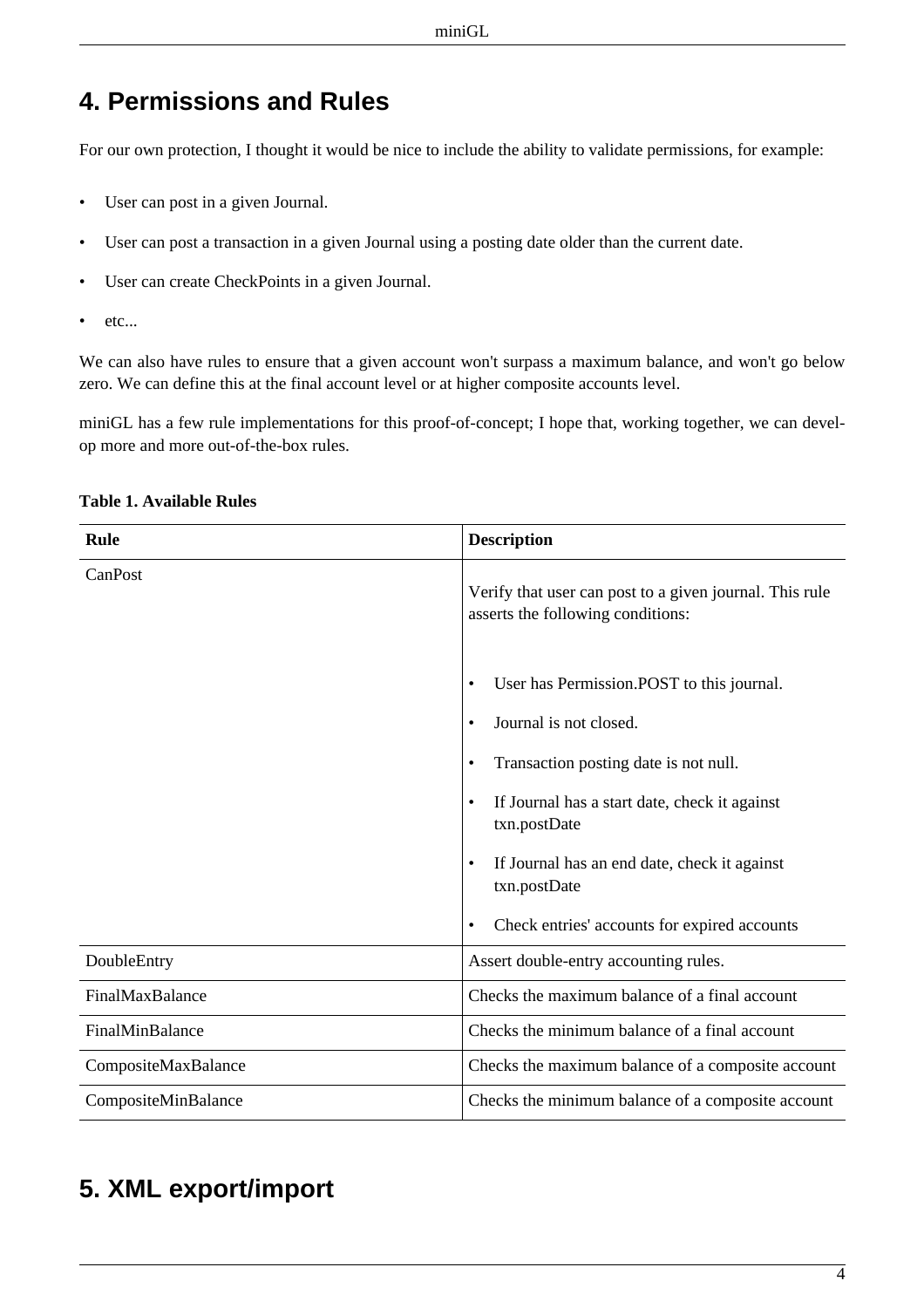While developing this early prototype I faced a "chicken and egg" problem, I had no UI for data-entry and my database schema was in a state of flux, so I thought it could be nice to have the ability to export to and import from XML. This would also be useful during regression testing.

I've used the following [DTD](http://jpos.org/minigl.dtd) [http://jpos.org/minigl.dtd]

```
<?xml version="1.0" encoding="UTF-8" ?>
<!ELEMENT minigl (
   create-schema?,user*,currency*,chart-of-accounts*,journal*,transaction*
)*>
<!ELEMENT create-schema EMPTY>
<!ELEMENT user (name+,fullname?,grant*) >
<!ELEMENT name (#PCDATA) >
<!ELEMENT fullname (#PCDATA) >
<!ELEMENT grant (#PCDATA) >
<!ATTLIST grant user CDATA #IMPLIED>
<!ELEMENT currency (symbol+,name*) >
<!ATTLIST currency id CDATA #REQUIRED>
<!ELEMENT symbol (#PCDATA) >
<!ELEMENT chart-of-accounts (description?,composite-account*,account*) >
<!ATTLIST chart-of-accounts code CDATA #REQUIRED>
<!ATTLIST chart-of-accounts created CDATA #IMPLIED>
<!ATTLIST chart-of-accounts currency CDATA #REQUIRED>
<!ELEMENT description (#PCDATA) >
<!ELEMENT composite-account (description?,(account|composite-account)*) >
<!ATTLIST composite-account code CDATA #REQUIRED>
<!ATTLIST composite-account type (debit|credit) #REQUIRED>
<!ELEMENT account (description?) >
<!ATTLIST account code CDATA #REQUIRED>
<!ATTLIST account type (debit|credit) #REQUIRED>
<!ATTLIST account currency CDATA #IMPLIED>
<!ELEMENT journal (name+,start?,end?,status+,chart+,grant*,rule*) >
<!ELEMENT start (#PCDATA) >
<!ELEMENT end (#PCDATA) >
<!ELEMENT status (#PCDATA) >
<!ELEMENT chart (#PCDATA) >
<!ELEMENT rule (#PCDATA|param)* >
<!ATTLIST rule clazz CDATA #REQUIRED>
<!ATTLIST rule account CDATA #IMPLIED>
<!ELEMENT param (#PCDATA) >
<!ELEMENT transaction (detail?,entry+) >
<!ATTLIST transaction date CDATA #REQUIRED>
<!ATTLIST transaction post-date CDATA #REQUIRED>
<!ATTLIST transaction journal CDATA #REQUIRED>
<!ELEMENT detail (#PCDATA) >
<!ELEMENT entry (detail?,amount,foreign-amount?) >
<!ATTLIST entry account CDATA #REQUIRED>
<!ATTLIST entry type (debit|credit) #REQUIRED>
<!ELEMENT amount (#PCDATA) >
<!ELEMENT foreign-amount (#PCDATA) >
<!ATTLIST foreign-amount currency CDATA #REQUIRED>
```
Here is an example of an exported file, used as the starting point for our unit tests. Most elements are self explanatory.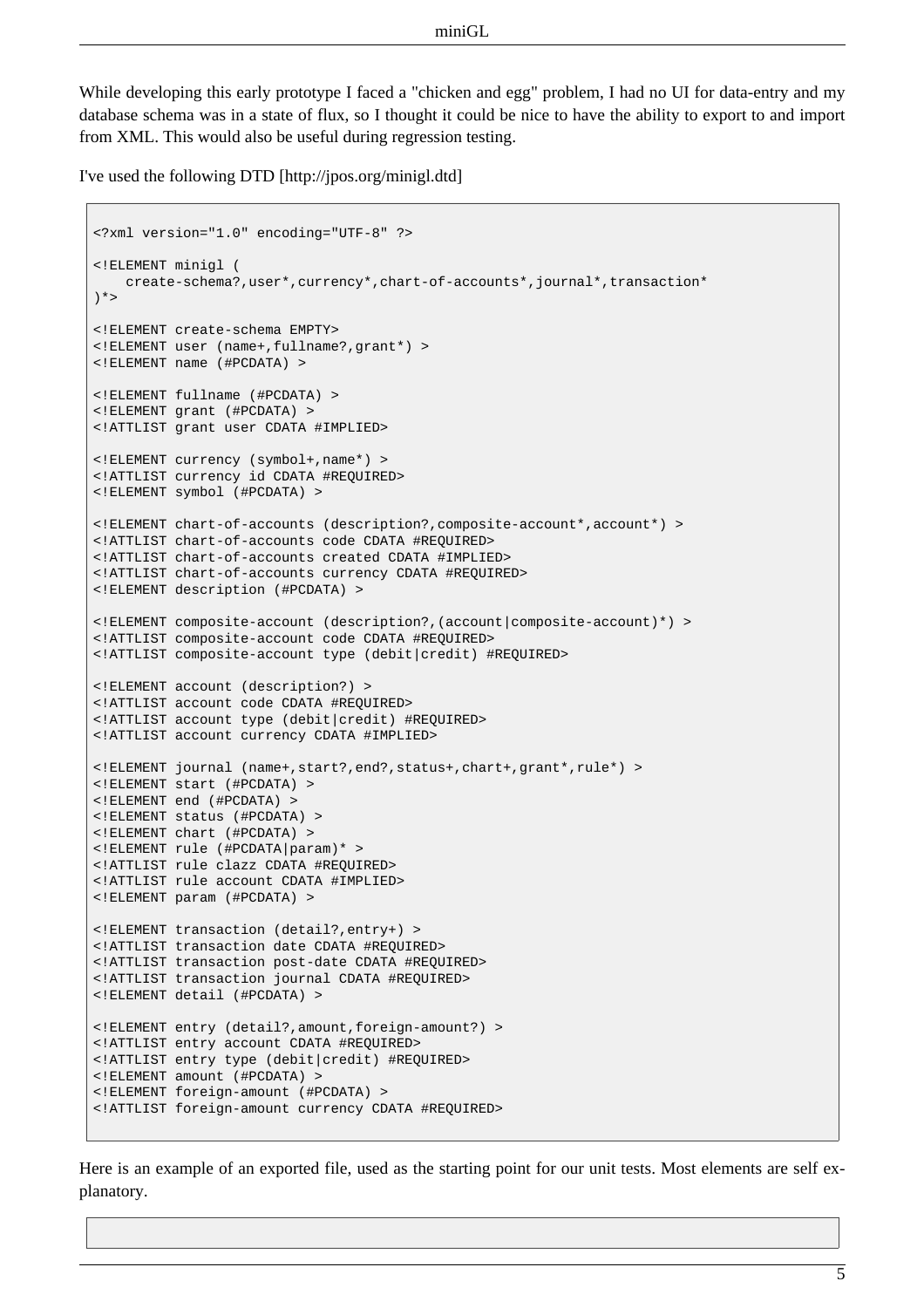```
<?xml version="1.0" ?>
<!DOCTYPE minigl SYSTEM 'http://jpos.org/minigl.dtd'>
<minigl>
<create-schema />
 <!-- add user 'bob' with 'read', 'write' and 'grant' permissions -->
 <user>
  <name>bob</name>
 <fullname>Bob Book Keeper</fullname>
 <grant>read</grant>
 <grant>write</grant>
 <grant>grant</grant>
 </user>
 <!-- add user 'eve' with no permissions -->
 \langleuser>
 <name>eve</name>
 <fullname>Eve Noperm</fullname>
 </user>
 <! --
  add some currencies. Although we're using ISO-4217,
  nothing prevents us from creating ad-hoc currencies such as
  'miles', 'points', 'bonuses' etc.
  --&><currency id="840">
 <symbol>USD</symbol>
 <name>US Dollars</name>
 </currency>
 <currency id="032">
 <symbol>ARG</symbol>
 <name>Pesos argentinos</name>
 </currency>
 <currency id="858">
 <symbol>$U</symbol>
 <name>Pesos uruguayos</name>
 </currency>
 < ! -A sample chart with a simple structure used by our unit tests
  1 Assets
     11 Cash
        111 Cash Dollars
         112 Cash Pesos
         113 Bank Account
   2 Liabilities
     21 Loan
     23 Cards
   3 Equity
     31 Bob's equity
      32 Alice's equity
   4 Earnings
   5 Losses
 --&><chart-of-accounts code="TestChart" created="20050101" currency="840">
 <description>Test Chart</description>
 <composite-account code="1" type="debit" >
  <description>Assets</description>
  <composite-account code="11" type="debit" >
   <description>Cash</description>
   <account code="111" type="debit" >
     <description>Cash Dollars</description>
```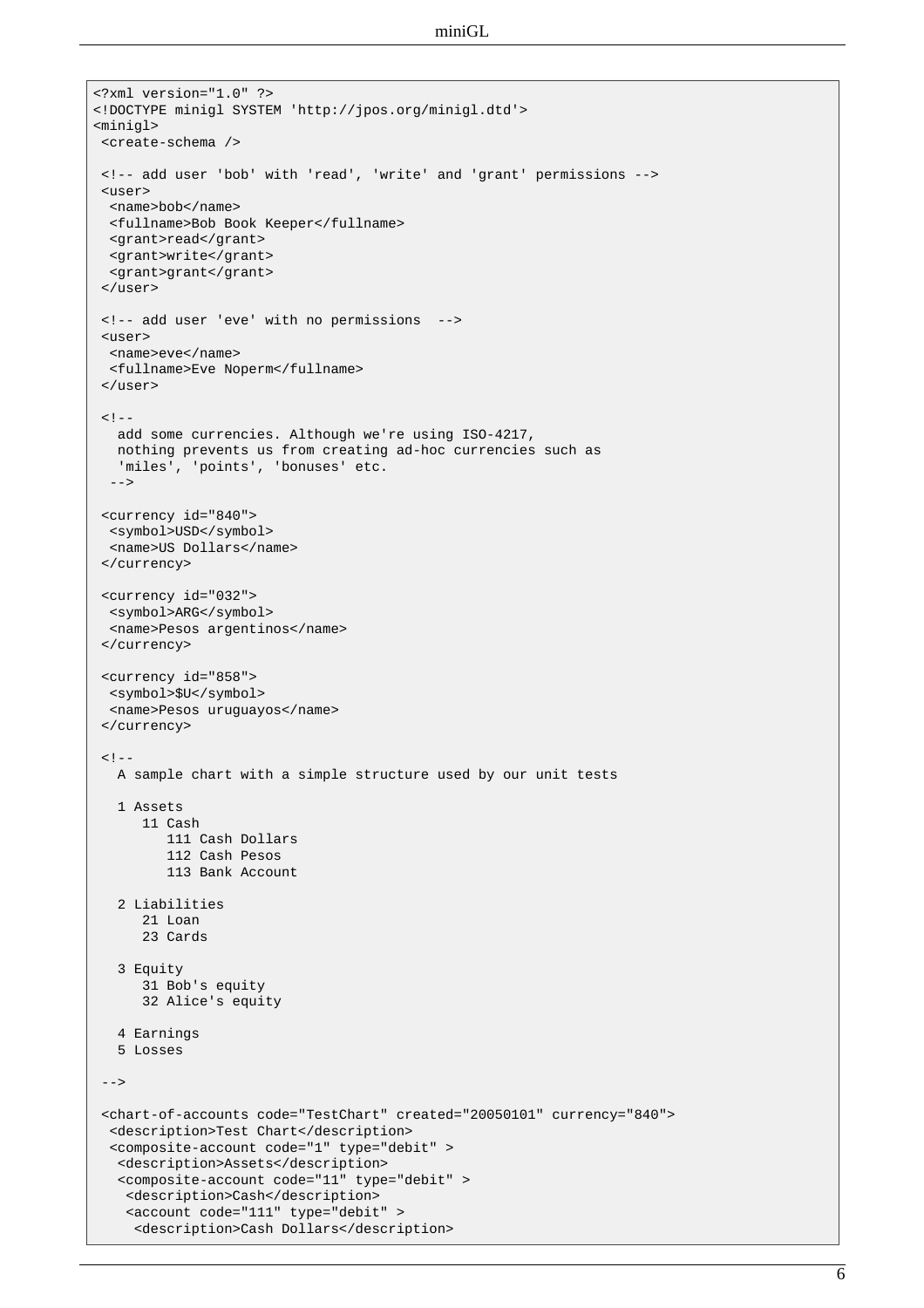```
</account>
   <account code="112" type="debit" currency="858">
   <description>Cash Pesos</description>
   </account>
   <account code="113" type="debit">
    <description>Bank Account</description>
   </account>
  </composite-account>
</composite-account>
 <composite-account code="2" type="credit" >
  <description>Liabilities</description>
  <account code="21" type="credit">
  <description>Loan</description>
  </account>
  <composite-account code="23" type="credit">
  <description>Cards</description>
  </composite-account>
 </composite-account>
 <composite-account code="3" type="credit" >
  <description>Equity</description>
  <account code="31" type="credit" >
  <description>Bob's equity</description>
  </account>
  <account code="32" type="credit" >
  <description>Alice's equity</description>
  </account>
 </composite-account>
 <composite-account code="4" type="credit" >
 <description>Earnings</description>
</composite-account>
<composite-account code="5" type="debit" >
 <description>Losses</description>
</composite-account>
</chart-of-accounts>
< 1 - -a TestJournal with some user permissions and user-specified
 rules, used by our unit tests
--->
<journal>
 <name>TestJournal</name>
 <start>20010101</start>
<end>20201231</end>
<status>open</status>
<chart>TestChart</chart>
<grant user="bob">post</grant>
<grant user="bob">checkpoint</grant>
 <rule clazz="org.jpos.gl.rule.CanPost">
 Verifies permissions, start/end dates, status, and chart
 \epsilon/rules
 <rule clazz="org.jpos.gl.rule.DoubleEntry">
 Verifies that credits equals debits
 </rule>
 <rule clazz="org.jpos.gl.rule.CompositeMaxBalance" account="1">
  Check assets doesn't go above one million
   <param>1000000.00</param>
 </rule>
 <rule clazz="org.jpos.gl.rule.FinalMinBalance" account="11">
  Check that the account has always a balance greater than 10.00
   <param>10.00</param>
 \langlerule>
 <rule clazz="org.jpos.gl.rule.CompositeMinBalance" account="11">
  Check that the account has always a balance greater than 45000.00
   <param>45000.00</param>
 </rule>
 <rule clazz="org.jpos.gl.rule.FinalMaxBalance" account="31">
  Put a limit to Bob's equity
   <param>100000.00</param>
 </rule>
</journal>
```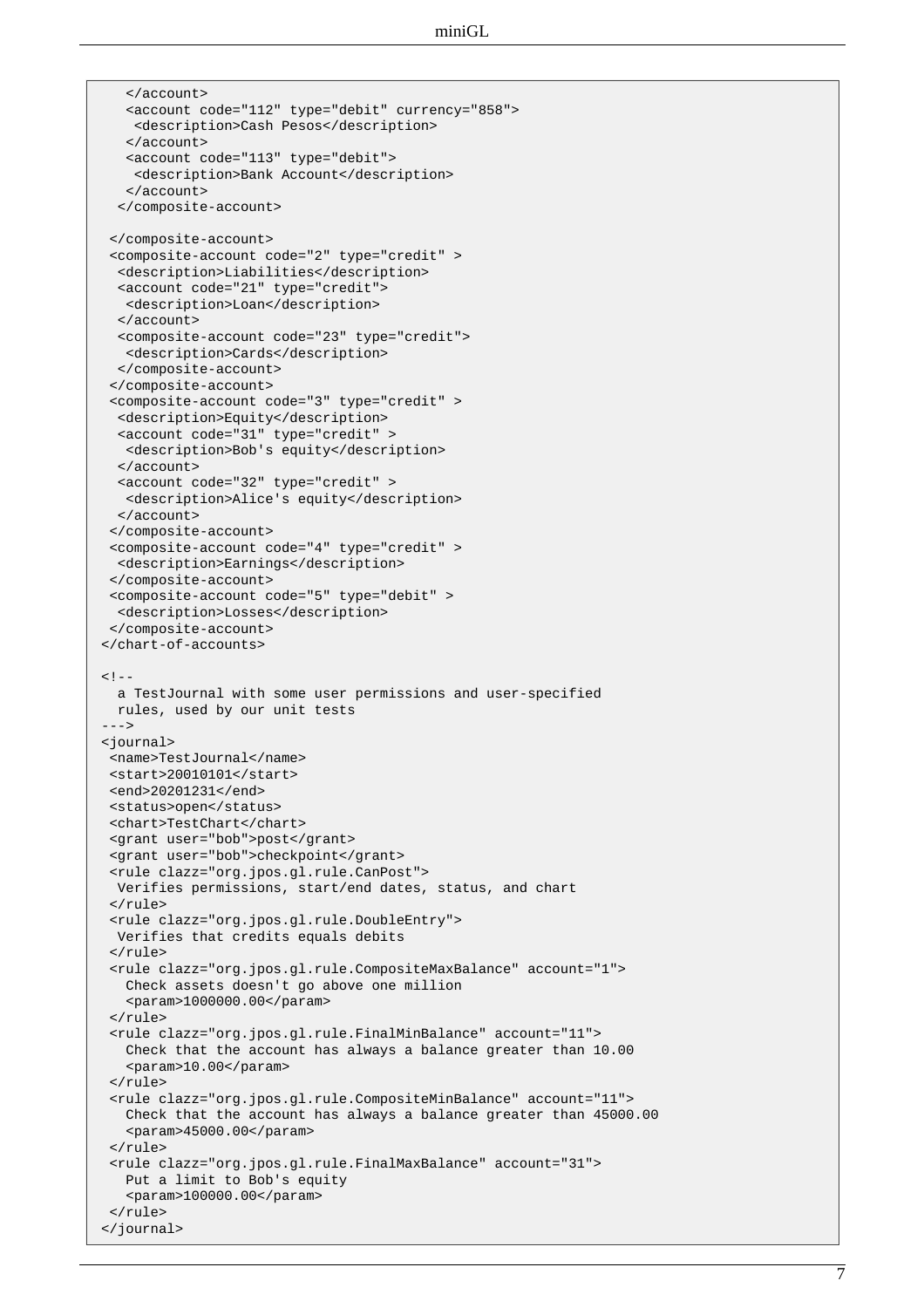```
\lt! --
                      Debit | Credit
 -----------------------------+---------
 111 Cash Dollars 10000.00|
 31 Bob's equity | 10000.00
Bob's initial deposit
--&<transaction post-date="20050101" date="20050101130000" journal="TestJournal">
<detail>Bob's initial deposit</detail>
<entry account="111" type="debit">
 <detail>Bob Check #001</detail>
 <amount>10000.00</amount>
</entry>
<entry account="31" type="credit">
 <detail>Bob Initial cash (USD)</detail>
 <amount>10000.00</amount>
</entry>
</transaction>
<! -Debit | Credit
 -----------------------------+---------
  111 Cash Dollars 5000.00|
  112 Cash Pesos 5000.00| ($12500 pesos)
 32 Alice's equity | 10000.00
Alice's initial deposit
--<transaction post-date="20050101" date="20050101130001" journal="TestJournal">
<detail>Alice's initial deposit</detail>
 <entry account="111" type="debit">
  <detail>Alice Check #001</detail>
 <amount>5000.00</amount>
</entry>
<entry account="112" type="debit">
 <detail>Alice Check #002</detail>
 <amount>5000.00</amount>
 <foreign-amount currency="858">12500.00</foreign-amount>
</entry>
<entry account="32" type="credit">
 <detail>Alice Initial deposit converted to Pesos</detail>
 <amount>10000.00</amount>
</entry>
</transaction>
\leq ! -Debit | Credit
 -----------------------------+---------
111 Cash Dollars 10000.00|
 31 Bob's equity | 10000.00
 Bob's second deposit
-->
<transaction post-date="20050102" date="20050102130000" journal="TestJournal">
<detail>Bob's second deposit</detail>
<entry account="111" type="debit">
 <detail>Bob Check #002</detail>
 <amount>10000.00</amount>
</entry>
<entry account="31" type="credit">
 <detail>Bob More cash (USD)</detail>
 <amount>10000.00</amount>
</entry>
</transaction>
<! -
```